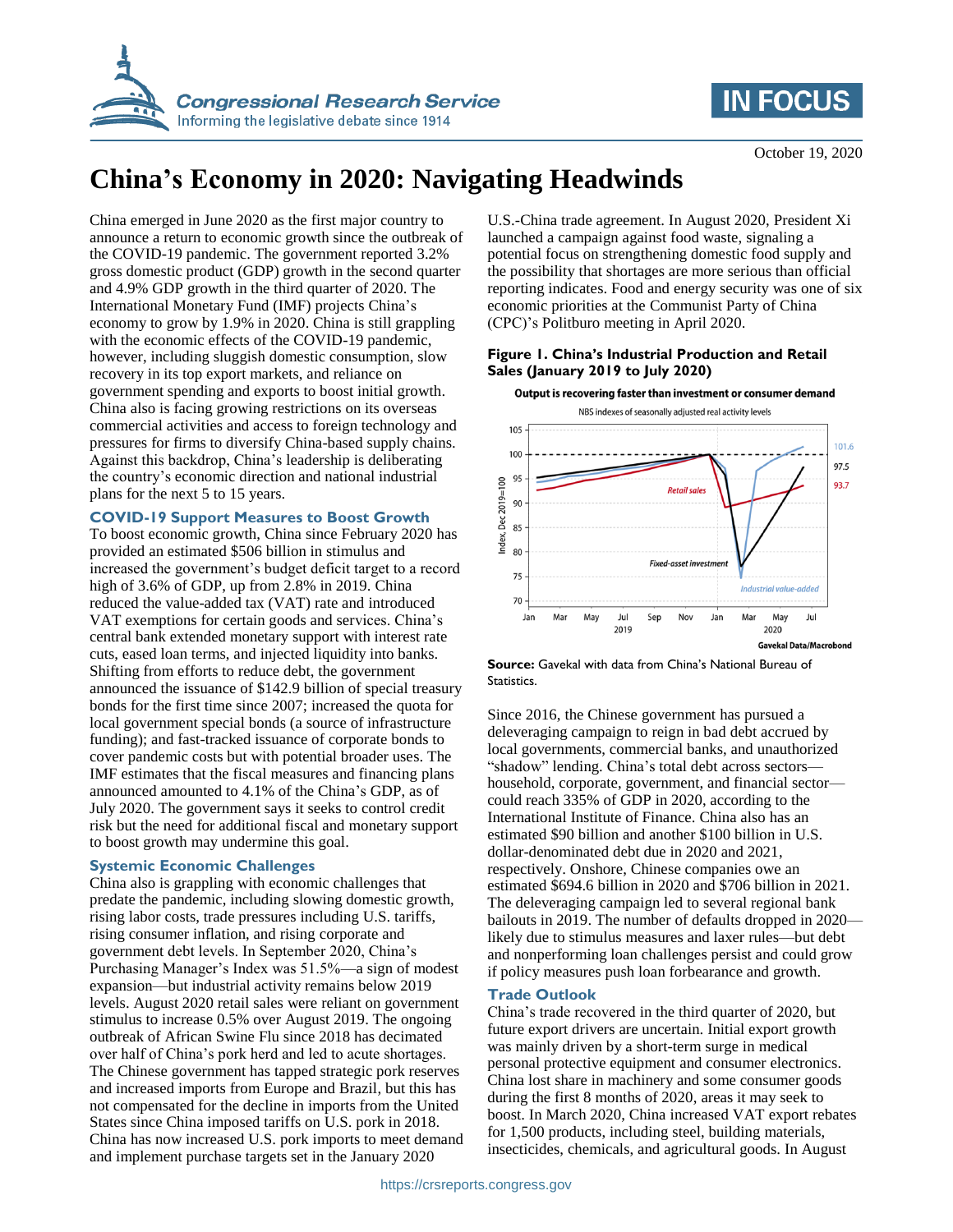2020, China increased its Export-Import Bank's loan exposure cap by \$85.1 billion. China supplies over half of global steel and may encourage exports to address domestic overcapacity. China's 2019 production was at an all-time high (almost 1 billion tons), and Chinese crude steel production between January and July 2020 is up 2.8% over the same period in 2019. In contrast, crude steel production over the same period is down by 19.2% in the EU; 18.7% in North America; 24% in India; 18.8% in Japan; and 9.6% in South Korea.

China has been taking steps to stem appreciation of its currency, likely in part to keep exports competitive. China's central bank chairman said that China aims to keep domestic prices and foreign exchange values stable. This goal could require further market intervention, however. The Department of the Treasury's semi-annual report on foreign exchange policies for major trading partners is due on October 15, 2020. The January 2020 U.S.-China trade deal has a currency commitment—similar to Chapter 33 of the U.S.-Mexico-Canada Agreement—for marketdetermined exchange rates, transparency and reporting requirements.

Rising costs, U.S. tariffs and technology restrictions, and business uncertainty have driven firms over the past five years to migrate elements of China-based supply chains to other countries, such as Vietnam and Mexico. The COVID-19 pandemic exposed the risks of concentrating China production, likely accelerating this trend. Some governments—such as those of Australia, India, Japan, the UK, and the United States—are calling for secure supply chains and technology alliances among like-minded countries in high-value areas. China is attracting foreign investment in sectors, such as electric vehicles, where it requires a local presence to sell in China, creating a counter pressure to offshoring.

China appears reticent to market opening, except in financial services where it seeks to offset risk. China has imposed import restrictions on agriculture and other commodities from Australia and Canada in an apparent effort to create commercial pressures to advance China's political goals In September 2020, Canada abandoned trade talks with China, and in June 2020, European officials chastised China for failing to address long-standing trade concerns.





**Source:** CRS with U.S. export data from the U.S. Census Bureau. **Notes:** This data does not include China's \$67.8 billion commitment in services imports for 2020.

#### **Phase One Trade Deal**

The U.S.-China trade deal included a commitment for China to buy \$468 billion over 2 years of U.S. agriculture, energy, goods, and services. To date, China has purchased 33% of its 2020 commitment and some purchases fall below 2017 levels (e.g., coal), although agricultural trade is expected to get a boost as U.S. fall harvests ship. China's efforts to diversify sources of agricultural imports resulting in record imports from countries, such as Argentina and Brazil—may hinder its ability to meet its commitments. When global oil prices collapsed in March 2020, China imported 53.18 million tons of crude oil from non-U.S. sources to replenish its strategic reserves.

#### **Economic Policy Direction**

The CPC's 19<sup>th</sup> Central Committee—a body of China's 204 senior Party leaders—is scheduled to hold its 5th Plenum on October 26 to 29, 2020 to deliberate on China's  $14<sup>th</sup>$ Five-Year Plan (2021-2025) and economic goals out to 2035. (The Central Economic Work Conference is to review the plans in December 2020 ahead of the annual session of the National People's Congress in March 2021.) Of potential interest to Congress, ahead of these meetings, Chinese leaders are signaling policies to counter what they describe as new global constraints on China. Early details suggest that China is seeking to leverage the global economy to advance its goals in some ways that could challenge or reshape global rules and counter certain U.S. interests and policies.

President Xi is reviving a "dual circulation" policy that his predecessor used in the 2009 financial crisis. The term refers to leveraging the dual forces of domestic and global demand, or in other words, developing domestic capacity while pursuing openings in global markets. In 2009, the government used this approach to subsidize increased production in 13 industries while global industry contracted. This generated excess capacity that China then exported. China under President Xi is advancing a strong state role in the economy and advocating for Chinese leadership in global standards-setting. A digital campaign calls for \$1.4 trillion over five years in 5G, smart cities, and other technology infrastructure, and a push to adopt this approach globally. In September 2020, the CPC Central Committee called for strengthening Party control of the private sector to "build a backbone of private economic actors that are reliable and useful at critical moments." Chinese leaders are emphasizing self-reliance and indigenous innovation—long-standing themes in China's policies—and sustained access to foreign technology and markets. An emphasis on basic research calls for foreign collaboration. A new semiconductor plan calls for overseas research and production centers. The Chinese government is advancing a cryptocurrency to try to influence global finance and ecommerce, and diversify from U.S. dollar financing. In October 2020, China issued an export control law to counter U.S. export controls and sanctions.

**Karen M. Sutter**, Specialist in Asian Trade and Finance **Michael D. Sutherland**, Analyst in International Trade and Finance